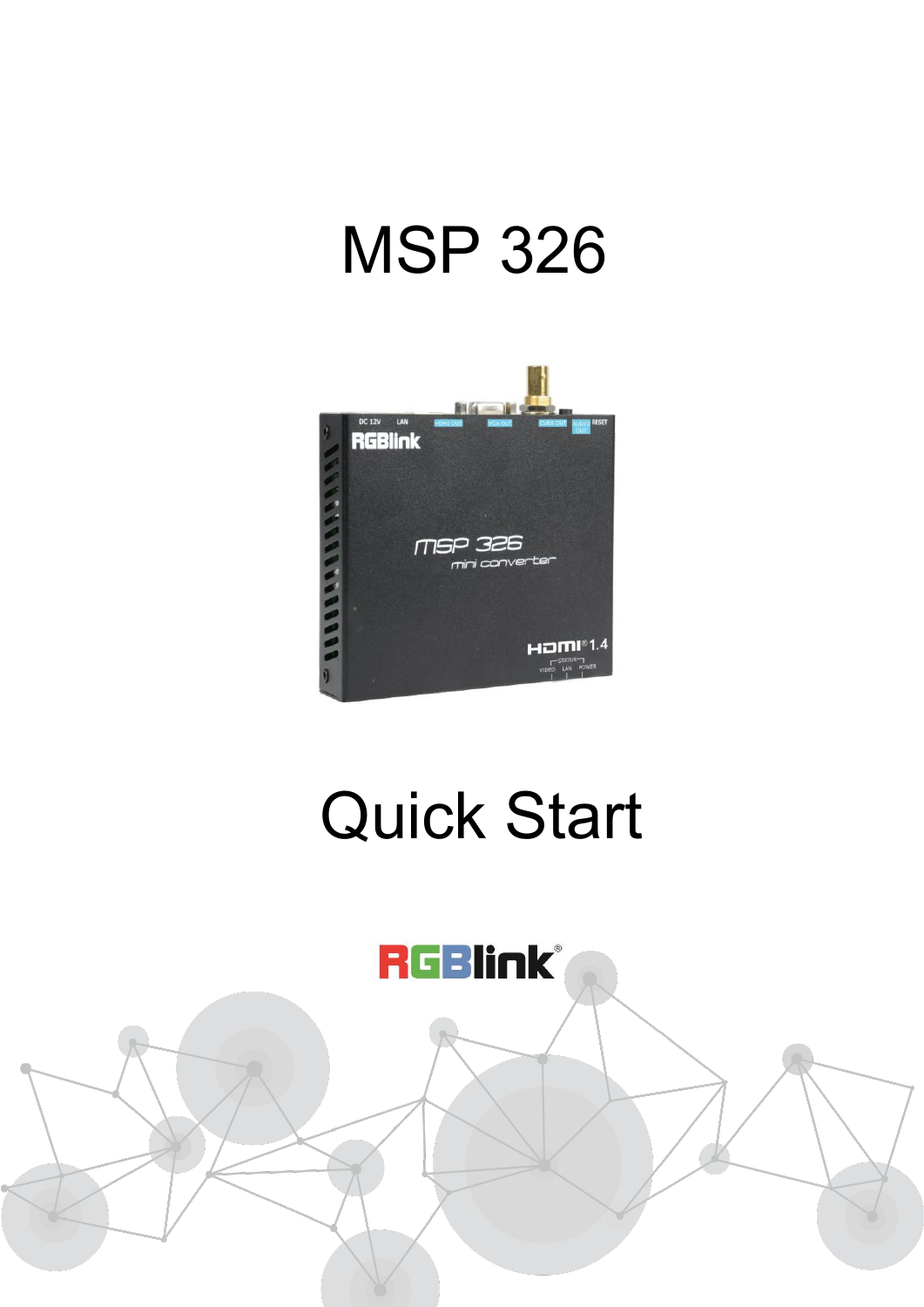## <span id="page-1-0"></span>CONTENTS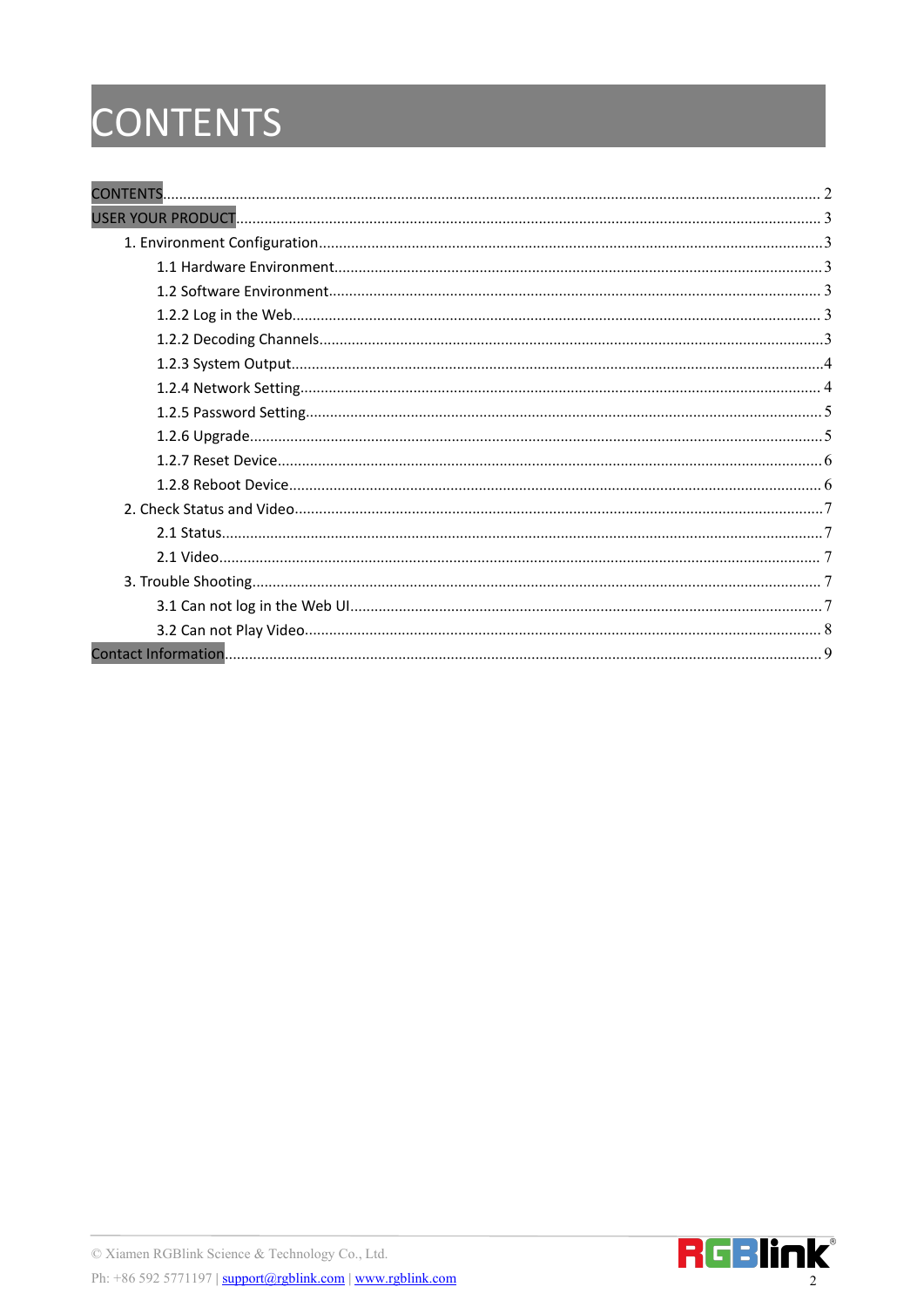## <span id="page-2-0"></span>USER YOUR PRODUCT

#### <span id="page-2-1"></span>**1. Environment Configuration**

#### <span id="page-2-2"></span>**1.1 Hardware Environment**

The connectors form right to left is:

- $(1)$  DC12V:12V power connector
- 2 LAN:gigabit,default IP address is 192.168.1.169
- 3 HDMI:HDMI output
- 4 VGA:VGA output
- 5 AUDIO:AUDIO output
- 6 RESET:long press 10 seconds until the light goes out



#### <span id="page-2-3"></span>**1.2 Software Environment**

#### <span id="page-2-4"></span>**1.2.2 Log in the Web**

Type in 192.168.1.169 to the search bar of your internet browser and open up the online admin interface. There will pop up and a window asking for user name (admin) and password (admin).

#### <span id="page-2-5"></span>**1.2.2 Decoding Channels**

Set the channel address for the decoder,fill in the network video stream which needs decoding.You can select the decode wndnumn and audio.

| <b>4K Decoder</b><br>H.265/H.264 | <b>Address setting</b>                                 |                                                                                    |
|----------------------------------|--------------------------------------------------------|------------------------------------------------------------------------------------|
| <b>Status</b>                    | decode wndnum: $4 - 8$                                 |                                                                                    |
| Address setting                  | channel1 addr: rtsp://admin.admin@192.168.1.166:554/01 | Program ID Program 1 v<br>$[0-4000]$ Full<br>audio: cache(ms): 200                 |
| Advance setting                  | channel2 addr: rtsp://admin.admin@192.168.0.225/3      | $[0-4000]$ Full<br>Program ID Program 1 v<br>audio: O cache(ms): 200               |
| System setting                   | channel3 addr: rtsp://admin.admin@192.168.0.225/3      | Program ID Program 1 v<br>$[0 - 4000]$<br>audio: O cache(ms): 200<br>Full          |
|                                  | channel4 addr: rtsp://admin.admin@192.168.0.225/0      | $[0.4000]$ Full<br>Program ID: Program 1 v<br>$audio:$ $\bigcirc$ $cache(ms):$ 200 |
|                                  | Quad<br>apply                                          |                                                                                    |
|                                  |                                                        |                                                                                    |
|                                  |                                                        |                                                                                    |
|                                  |                                                        |                                                                                    |

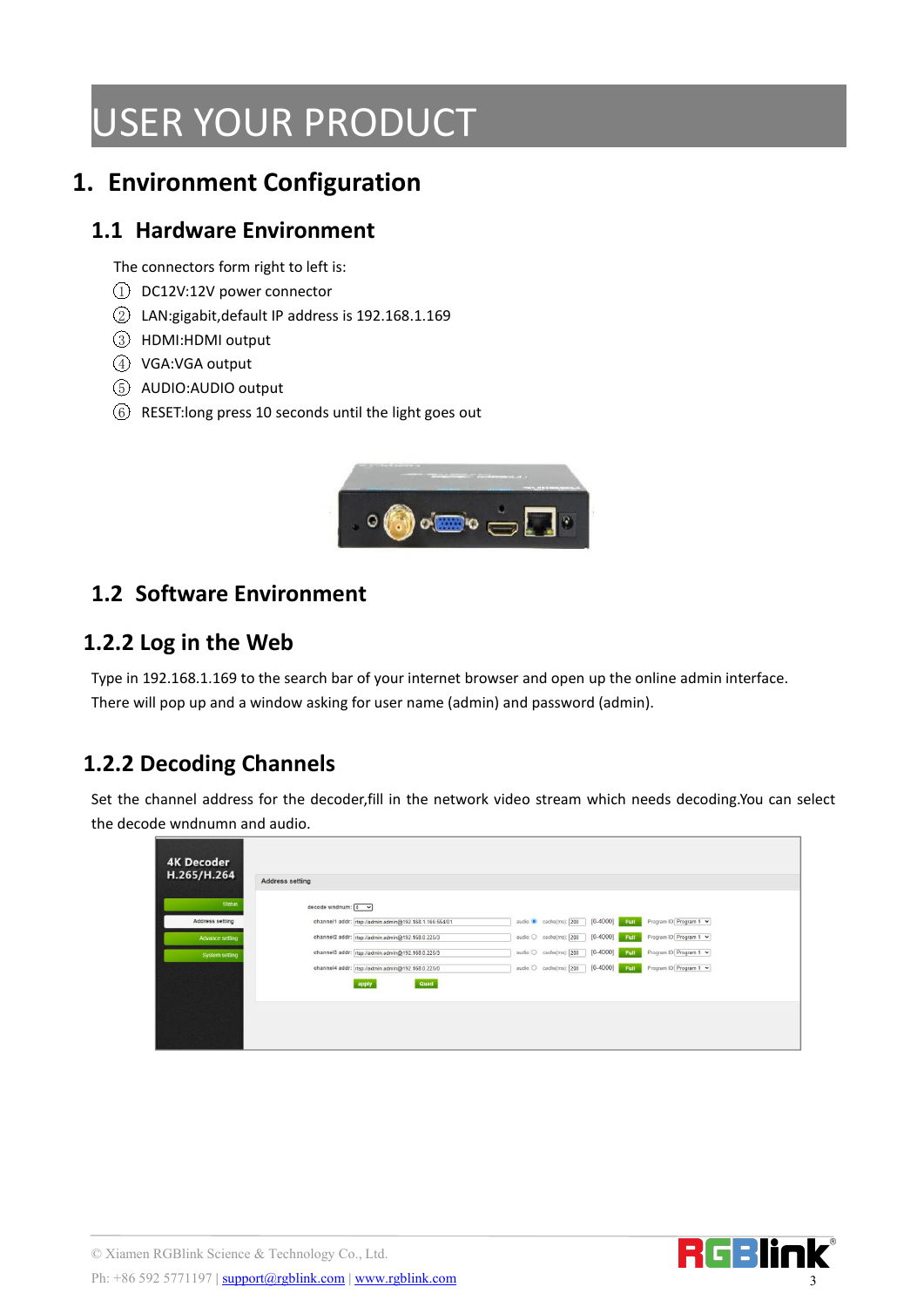#### <span id="page-3-0"></span>**1.2.3 System Output**

Set the resolution,CVBS output,rotate,scalling,brightness,contrast,hue and saturation,as shown in the picture.

| <b>4K Decoder</b>         |                     |                         |                         |  |  |
|---------------------------|---------------------|-------------------------|-------------------------|--|--|
| H.265/H.264               | System output       |                         |                         |  |  |
|                           |                     |                         |                         |  |  |
| <b>Status</b>             | HD output: 1080P60  | $\check{ }$             | he same as input source |  |  |
| <b>Address setting</b>    | CVBS output: 576P50 | 480P60                  |                         |  |  |
|                           |                     | 720P50                  |                         |  |  |
| <b>Advance setting</b>    | <b>CVBS Show X:</b> | 720P60<br>1080P25       | [0, 720]                |  |  |
| <b>Channel Layout</b>     | <b>CVBS Show Y:</b> | 1080P30<br>1080150      | [0, 576]                |  |  |
| Crop setting              | <b>CVBS Show W:</b> | 1080P50<br>1080160      | [0, 720]                |  |  |
| Osd setting               | <b>CVBS Show H:</b> | 1080P60<br>1920x1200@60 | [0, 576]                |  |  |
|                           | rotate:             | 1440P30<br>2160P30      |                         |  |  |
| <b>System setting</b>     |                     | Scaling: Disable v      |                         |  |  |
| Network setting           |                     |                         |                         |  |  |
| Serial to TCP             | brightness:         |                         | 50                      |  |  |
| Passwd setting            | contrast:           |                         | 50                      |  |  |
| System output             | hue:                |                         | 50                      |  |  |
| Factory setting           | saturation:         |                         | 50                      |  |  |
| <b>Upgrade and Backup</b> |                     |                         |                         |  |  |
| Reset device              |                     | apply                   |                         |  |  |
| Reboot device             |                     |                         |                         |  |  |
| <b>Schedule Restart</b>   |                     |                         |                         |  |  |
|                           |                     |                         |                         |  |  |

#### <span id="page-3-1"></span>**1.2.4 Network Setting**

Change the IP address to be in the same network segment with the route,and restart the device.If you forget the IP address, long press the **[**reset key **]** on the rear panel to reset the settings, the default IP is 192.168.1.169.

| H.265/H.264             | <b>Network setting</b>       |
|-------------------------|------------------------------|
| <b>Status</b>           | Internet access              |
|                         | DHCP: Disable v              |
| <b>Address setting</b>  | IP: 192.168.1.169            |
| <b>Advance setting</b>  | mask: 255.255.255.0          |
| <b>Channel Layout</b>   | gateway: 192.168.1.1         |
| Crop setting            | mac: 00:13:14:02:29:CE       |
| Osd setting             |                              |
| <b>System setting</b>   | <b>DNS</b>                   |
| Network setting         | dns1: 192.168.1.1            |
| Serial to TCP           | dns2: 8.8.8.8                |
| Passwd setting          |                              |
| System output           | <b>NTP</b>                   |
| <b>Factory setting</b>  | NTP Enable: Disable v        |
| Upgrade and Backup      | NTP Server: time.windows.com |
| Reset device            | Time Zone: UTC+8 v           |
| Reboot device           |                              |
| <b>Schedule Restart</b> | Port                         |
|                         | HTTP Port: 8086              |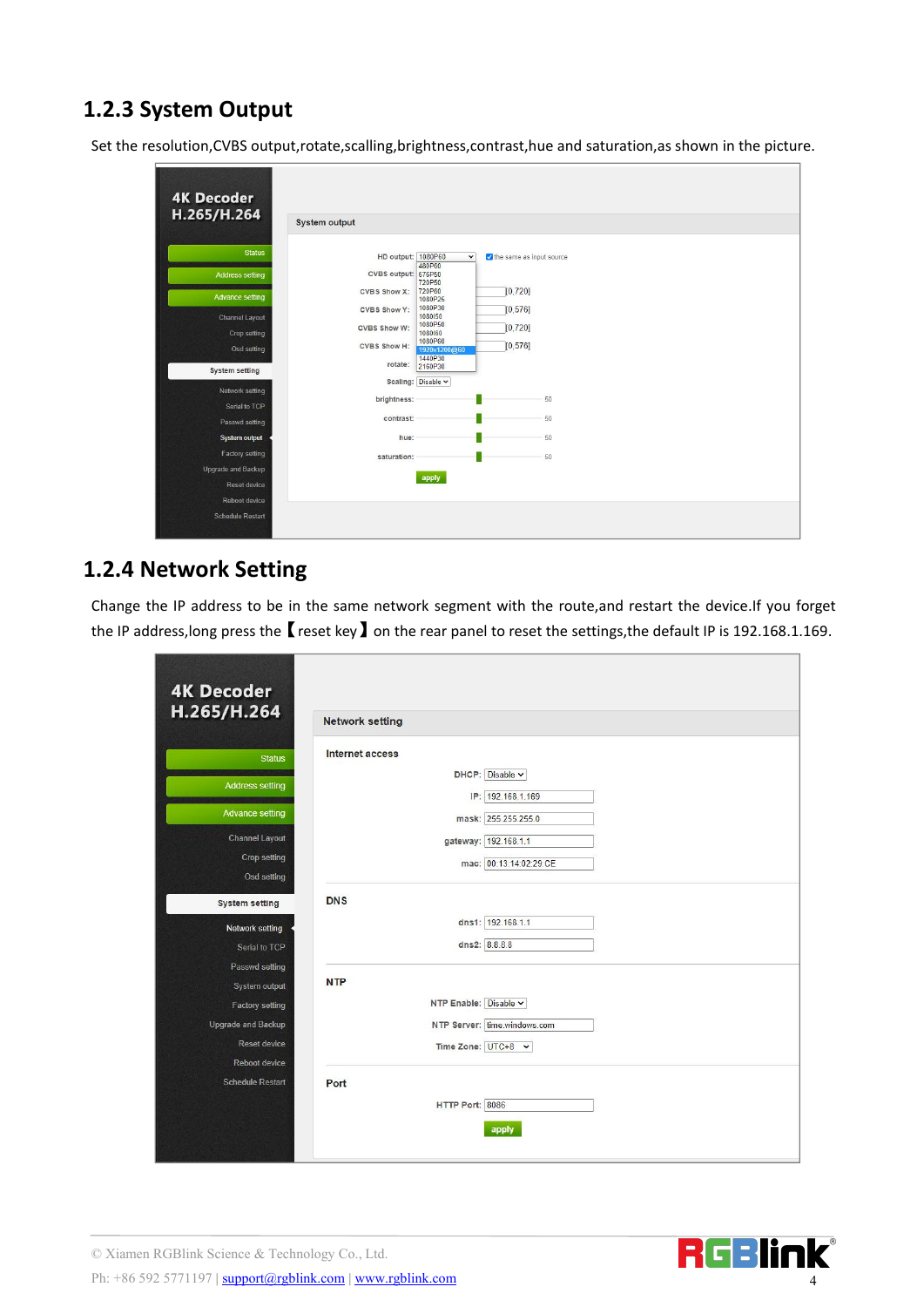#### <span id="page-4-0"></span>**1.2.5 Password Setting**

You can change the name and password of the configure web.Default name:admin;password:admin.

| <b>4K Decoder</b>         |                       |       |  |
|---------------------------|-----------------------|-------|--|
| H.265/H.264               |                       |       |  |
|                           | <b>Passwd setting</b> |       |  |
| <b>Status</b>             | old pwd:              |       |  |
|                           |                       |       |  |
| <b>Address setting</b>    | new pwd:              |       |  |
| <b>Advance setting</b>    | new pwd:              |       |  |
| <b>Channel Layout</b>     |                       | apply |  |
| Crop setting              |                       |       |  |
| Osd setting               |                       |       |  |
| <b>System setting</b>     |                       |       |  |
| Network setting           |                       |       |  |
| Serial to TCP             |                       |       |  |
| Passwd setting            |                       |       |  |
| System output             |                       |       |  |
| Factory setting           |                       |       |  |
| <b>Upgrade and Backup</b> |                       |       |  |
| Reset device              |                       |       |  |
| Reboot device             |                       |       |  |
| <b>Schedule Restart</b>   |                       |       |  |

#### <span id="page-4-1"></span>**1.2.6 Upgrade**

Upload the latest rar.file to upgrade the device.

| <b>4K Decoder</b><br>H.265/H.264 | Upload firmware and configuration                                                                                                  |
|----------------------------------|------------------------------------------------------------------------------------------------------------------------------------|
|                                  |                                                                                                                                    |
| <b>Status</b>                    | current version: 1.48.8                                                                                                            |
| <b>Address setting</b>           | scan upload<br>choose file:                                                                                                        |
| <b>Advance setting</b>           | warning: File name is up.rar or box.ini. Please dont upload by different people at the same time,<br>dont power off during upload. |
| <b>Channel Layout</b>            |                                                                                                                                    |
| Crop setting                     | Backup firmware and configuration                                                                                                  |
| Osd setting                      |                                                                                                                                    |
| <b>System setting</b>            | Configuration<br>Firmware                                                                                                          |
| Network setting                  |                                                                                                                                    |
| Serial to TCP                    |                                                                                                                                    |
| Passwd setting                   |                                                                                                                                    |
| System output                    |                                                                                                                                    |
| Factory setting                  |                                                                                                                                    |
| <b>Upgrade and Backup</b>        |                                                                                                                                    |
| Reset device                     |                                                                                                                                    |
| Reboot device                    |                                                                                                                                    |
| <b>Schedule Restart</b>          |                                                                                                                                    |

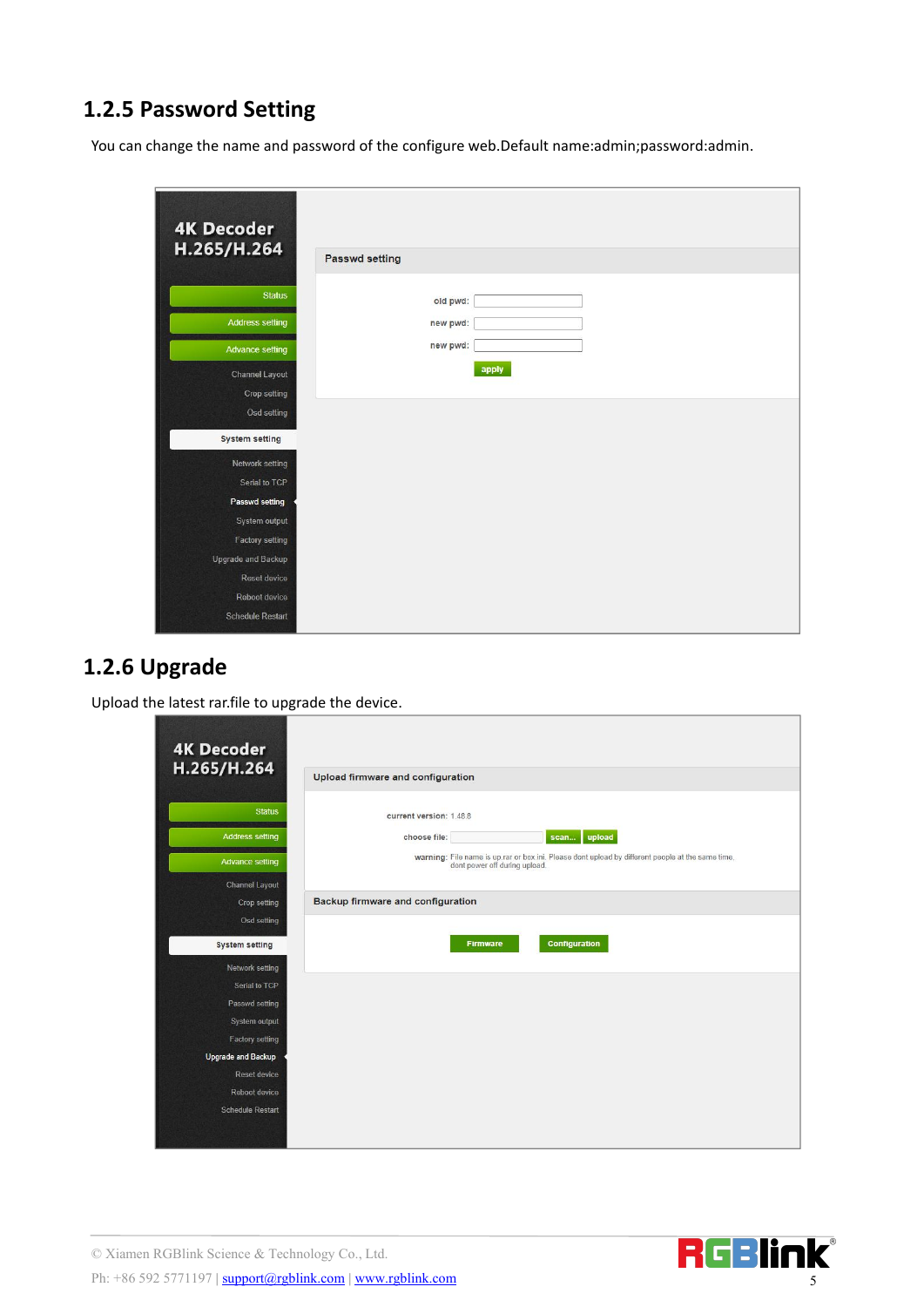#### <span id="page-5-0"></span>**1.2.7 Reset Device**

Reset the device and it will return to the factory settings after reboot.

| <b>4K Decoder</b><br>H.265/H.264 |                        |
|----------------------------------|------------------------|
|                                  | <b>Reset device</b>    |
| <b>Status</b>                    | reset system:<br>reset |
| <b>Address setting</b>           |                        |
| <b>Advance setting</b>           |                        |
| <b>Channel Layout</b>            |                        |
| Crop setting                     |                        |
| Osd setting                      |                        |
| <b>System setting</b>            |                        |
| Network setting                  |                        |
| Serial to TCP                    |                        |
| Passwd setting                   |                        |
| System output                    |                        |
| Factory setting                  |                        |
| Upgrade and Backup               |                        |
| <b>Reset device</b>              |                        |
| Reboot device                    |                        |
| <b>Schedule Restart</b>          |                        |

#### <span id="page-5-1"></span>**1.2.8 Reboot Device**

Reboot the device in the page directly and it will cost  $1^{\sim}2$  minutes.

| <b>4K Decoder</b><br>H.265/H.264 |                        |
|----------------------------------|------------------------|
|                                  | <b>Reboot device</b>   |
| <b>Status</b>                    | restart system: reboot |
| <b>Address setting</b>           |                        |
| Advance setting                  |                        |
| <b>Channel Layout</b>            |                        |
| Crop setting                     |                        |
| Osd setting                      |                        |
| <b>System setting</b>            |                        |
| Network setting                  |                        |
| Serial to TCP                    |                        |
| Passwd setting                   |                        |
| System output                    |                        |
| Factory setting                  |                        |
| Upgrade and Backup               |                        |
| Reset device                     |                        |
| <b>Reboot device</b>             |                        |
| <b>Schedule Restart</b>          |                        |

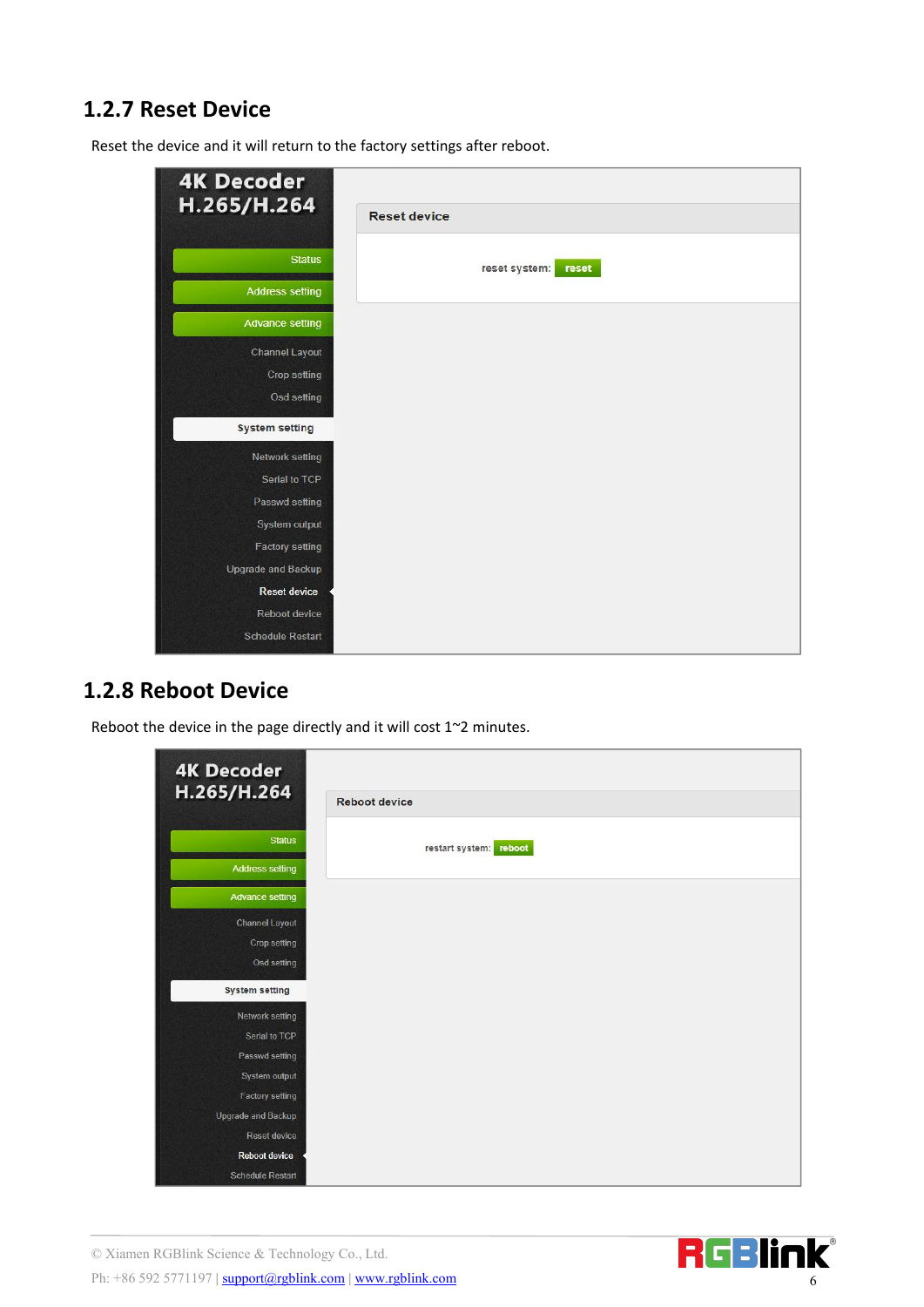### <span id="page-6-0"></span>**2. Check Status and Video**

#### <span id="page-6-1"></span>**2.1 Status**

After configuration of decoder,you can check the channel status.If the status is normal,then the decoder has decoded and output the video; If the status is abnormal, then the input decoding address may be wrong or the decoder can not decoding the video.

| <b>4K Decoder</b><br>H.265/H.264 |                                               | Language: English v |
|----------------------------------|-----------------------------------------------|---------------------|
|                                  | <b>Status</b>                                 |                     |
| <b>Status</b>                    | System status                                 |                     |
|                                  | runtime: 0000-00-00 00:10:36                  |                     |
| Address setting                  | cpu usage: 11%                                |                     |
|                                  | mem usage: 24MB/253MB                         |                     |
| Advance setting                  | output format: 1080P60                        |                     |
| System setting                   | decode wndnum: 1                              |                     |
|                                  | Channel1                                      |                     |
|                                  | addr. rtsp://admin.admin@192.168.1.166:554/01 |                     |
|                                  | status: abnormal                              |                     |
|                                  | frame rate(fps): 0                            |                     |
|                                  | code rate(kbit/s): 0                          |                     |
|                                  |                                               |                     |
|                                  |                                               |                     |
|                                  |                                               |                     |
|                                  |                                               |                     |
|                                  |                                               |                     |
|                                  |                                               |                     |
|                                  |                                               |                     |

#### <span id="page-6-2"></span>**2.1 Video**

<span id="page-6-3"></span>Connect the HDMI or VGA connector of decoder to the monitor first and you can watch the video.

#### **3. Trouble Shooting**

#### <span id="page-6-4"></span>**3.1 Can not log in the Web UI**

If you cannot on open up the WEB UI, check the LAN port and see if it is lit up, if the LAN connection is fine, but you still cannot open up the page, check your IP address and see if your computer is in the network of 192.168.1.XX, if not here is the method for you to manually check and change your IP address.

| Check your IP address       |                                |
|-----------------------------|--------------------------------|
| Step 1. Press Windows + $X$ | keys together and open Windows |
| cmd<br>PowerShell           | (or Command Prompt).           |

Step 2. Type ipconfig and hit Enter, then the information will be displayed in the window.

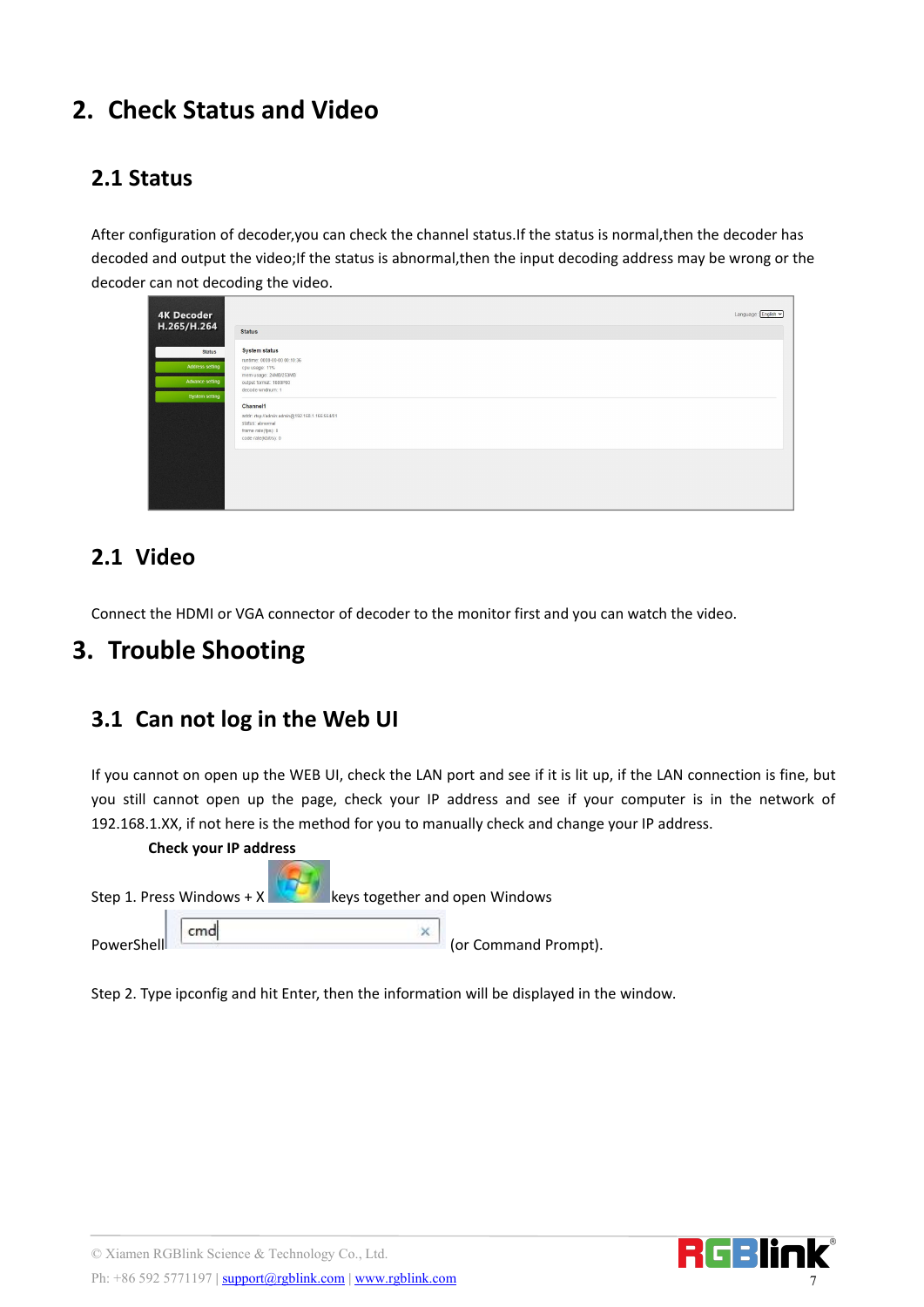

#### **Manually Change IP Address**

- Step 1. Click Start menu, then type **ControlPanel** and click the option on the result.
- Step 2. Open **Network and Internet**> **Network and Sharing Center**.
- Step 3. On the left pane of the new window, click **Change adapter settings**.
- Step 4. You will be displayed with **Network Connections** of the PC. **Important note**: Right click on "Ethernet" or "Local Area Connection" if you want to change IP of any physical connection. And right click on "WLAN" in case you wish to change IP of any wireless connections.
- Step 5. Choose **Properties** after right clicking on the network name.
- Step 6. Select the **Internet Protocol Version 4 (TCP/IPv4)**, then click **Properties**.
- Step 7. **Obtain an IP Address automatically** should be selected by default, but please choose the **Use the Following IP Address**.
- Step 8. Now put your desired IP Address according to your wish its correct format. Change **Subnet mask and default gateway** if you want to.

#### <span id="page-7-0"></span>**3.2 Can not Play Video**

Check the channel status,if the status is abnormal,then the input decoding address may be wrong or the decoder can not decoding the video.If it is normal,please contact with our company.